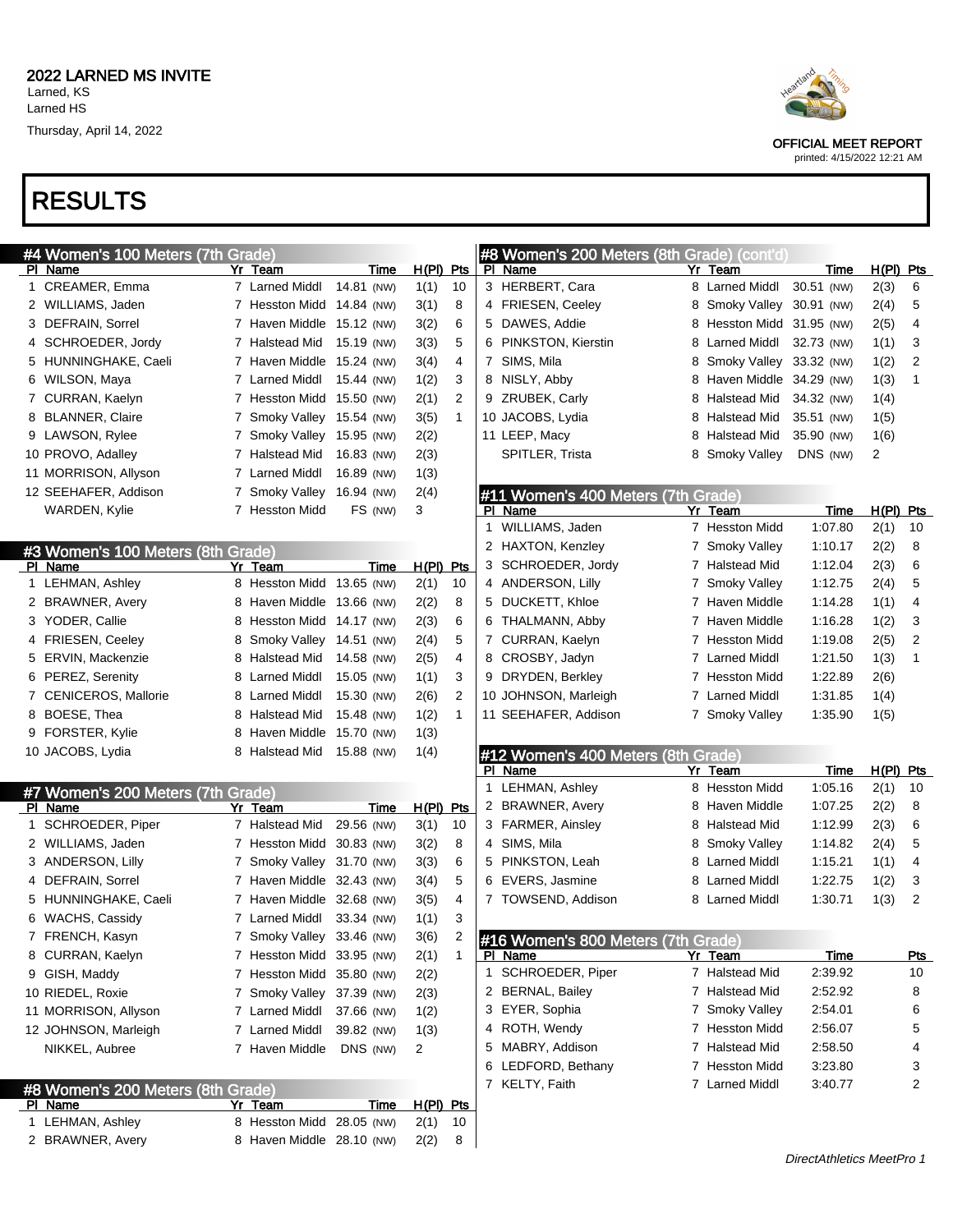Thursday, April 14, 2022



| #15 Women's 800 Meters (8th Grade)             |                |            |              |            |   | #62 Women's 4 X 200m Relay (7th Grade)              |                      |             |            |
|------------------------------------------------|----------------|------------|--------------|------------|---|-----------------------------------------------------|----------------------|-------------|------------|
| PI Name                                        | Yr Team        | Time       |              | Pts        |   | PI Team                                             |                      | Time        | $P$ ts     |
| 1 WILLS, Addisen                               | 8 Halstead Mid | 2:34.25    |              | 10         |   | 1 Haven Middle School (A)                           |                      | 2:08.01     | 10         |
| 2 PETERSON, Gracia                             | 8 Smoky Valley | 3:04.99    |              | 8          |   | 2 Hesston Middle School (A)                         |                      | 2:09.17     | 8          |
| 3 VOGT, Chloe                                  | 8 Hesston Midd | 3:11.93    |              | 6          |   | 3 Halstead Middle School (A)                        |                      | 2:14.52     | 6          |
| 4 WILLIAMS, Tess                               | 8 Halstead Mid | 3:18.57    |              | 5          |   |                                                     |                      |             |            |
| 5 SCHWAGER, Sadie                              | 8 Larned Middl | 3:54.90    |              | 4          |   |                                                     |                      |             |            |
| EVERS, Jasmine                                 | 8 Larned Middl | <b>DNF</b> |              |            |   | #29 Women's 4 x 100m Relay (7th Grade)<br>PI Team   |                      | Time        | Pts        |
|                                                |                |            |              |            |   | 1 Hesston Middle School (A)                         |                      | 58.45       | 10         |
|                                                |                |            |              |            |   | 2 Haven Middle School (A)                           |                      | 58.94       | 8          |
| #20 Women's 1600 Meters (7th Grade)<br>PI Name | Yr Team        | Time       |              | <b>Pts</b> | 3 | Larned Middle School (A)                            |                      | 59.24       | 6          |
| 1 BERNAL, Bailey                               | 7 Halstead Mid | 6:30.26    |              | 10         |   | 4 Halstead Middle School (A)                        |                      | 1:00.85     | 5          |
|                                                | 7 Hesston Midd | 6:33.27    |              | 8          |   |                                                     |                      |             |            |
| 2 QUINN, Reese                                 |                |            |              |            |   |                                                     |                      |             |            |
| 3 EYER, Sophia                                 | 7 Smoky Valley | 6:33.79    |              | 6          |   | #30 Women's 4 x 100m Relay (8th Grade)              |                      |             |            |
| 4 ALLMON, Briley                               | 7 Halstead Mid | 7:01.99    |              | 5          |   | PI Team<br>1 Larned Middle School (A)               |                      | Time        | Pts        |
| 5 LEDFORD, Bethany                             | 7 Hesston Midd | 7:14.71    |              | 4          |   |                                                     |                      | 56.89       | 10         |
| 6 MCGLOTHLIN, Whitney                          | 7 Halstead Mid | 7:15.67    |              | 3          |   | 2 Halstead Middle School (A)                        |                      | 57.00       | 8          |
| 7 KELTY, Faith                                 | 7 Larned Middl | 7:59.91    |              | 2          |   | 3 Hesston Middle School (A)                         |                      | 57.01       | 6          |
|                                                |                |            |              |            |   | 4 Haven Middle School (A)                           |                      | 1:01.74     | 5          |
| #19 Women's 1600 Meters (8th Grade)            |                |            |              |            |   |                                                     |                      |             |            |
| PI Name                                        | Yr Team        | Time       |              | Pts        |   | #33 Women's 4 x 200m Relay (8th Grade)              |                      |             |            |
| 1 WILLS, Addisen                               | 8 Halstead Mid | 5:25.21    |              | 10         |   | PI Team                                             |                      | <b>Time</b> | Pts        |
| 2 PETERSON, Gracia                             | 8 Smoky Valley | 6:50.60    |              | 8          |   | 1 Hesston Middle School (A)                         |                      | 2:04.97     | 10         |
| 3 VOGT, Chloe                                  | 8 Hesston Midd | 7:23.59    |              | 6          |   | 2 Larned Middle School (A)                          |                      | 2:07.60     | 8          |
|                                                |                |            |              |            | 3 | Haven Middle School (A)                             |                      | 2:10.49     | 6          |
| #22 Women's 3200 Meters (8th Grade)            |                |            |              |            |   | 4 Halstead Middle School (A)                        |                      | 2:13.25     | 5          |
| PI Name                                        | Yr Team        | Time       |              | Pts        |   |                                                     |                      |             |            |
| 1 HAUCK, Emma                                  | 8 Smoky Valley | 15:06.25   |              | 10         |   | #37 Women's 800m SMR (7th Grade)                    |                      |             |            |
|                                                |                |            |              |            |   | PI Team                                             |                      | Time        | Pts        |
| #25 Women's 100m Hurdles (7th Grade)           |                |            |              |            |   | 1 Halstead Middle School (A)                        |                      | 2:09.28     | 10         |
|                                                |                |            | Wind: (+0.0) |            |   | 2 Hesston Middle School (A)                         |                      | 2:21.08     | 8          |
| PI Name                                        | Yr Team        | Time       |              | <b>Pts</b> |   | 3 Larned Middle School (A)                          |                      | 2:21.54     | 6          |
| 1 SCHROEDER, Piper                             | 7 Halstead Mid | 18.85      |              | 10         |   | Smoky Valley Middle School (A)                      |                      | DQ          |            |
| 2 HAXTON, Kenzley                              | 7 Smoky Valley | 19.18      |              | 8          |   |                                                     |                      |             |            |
| 3 THALMANN, Abby                               | 7 Haven Middle | 20.36      |              | 6          |   | #36 Women's 800m SMR (8th Grade)                    |                      |             |            |
| 4 SCHAUF, Khloey                               | 7 Halstead Mid | 21.01      |              |            |   | PI Team                                             |                      | <b>Time</b> | <u>Pts</u> |
| 5 RYAN, Kamryn                                 | 7 Smoky Valley | 22.21      |              | 4          |   | 1 Halstead Middle School (A)                        |                      | 2:06.99     | 10         |
|                                                |                |            |              |            |   | 2 Hesston Middle School (A)                         |                      | 2:12.78     | 8          |
| #26 Women's 100m Hurdles (8th Grade)           |                |            |              |            |   | 3 Larned Middle School (A)                          |                      | 2:19.58     | 6          |
| PI Name                                        | Yr Team        | Time       | H(PI) Pts    |            |   |                                                     |                      |             |            |
| 1 HERBERT, Cara                                | 8 Larned Middl | 18.84 (NW) | 2(1)         | 10         |   |                                                     |                      |             |            |
| 2 ERVIN, Mackenzie                             | 8 Halstead Mid | 19.01 (NW) | 2(2)         | 8          |   | #41 Women's High Jump (7th Grade)<br><b>PI Name</b> | Yr Team              | Mark        | <u>Pts</u> |
|                                                | 8 Hesston Midd |            |              |            |   | 1 SCHROEDER, Jordy                                  | 7 Halstead Mid 4' 4" |             | 10         |
| 3 DAWES, Addie                                 |                | 19.92 (NW) | 2(3)         | 6          |   |                                                     |                      |             |            |
| 4 LEEP, Macy                                   | 8 Halstead Mid | 20.59 (NW) | 2(4)         | 5          | 1 | NIKKEL, Aubree                                      | 7 Haven Middle 4' 4" |             | 8          |
| 5 MUNDEN, Mia                                  | 8 Larned Middl | 20.97 (NW) | 1(1)         | 4          |   | 3 THALMANN, Abby                                    | 7 Haven Middle 4' 2" |             | 5          |
| 6 NISLY, Abby                                  | 8 Haven Middle | 21.15 (NW) | 1(2)         | 3          | 3 | QUINN, Reese                                        | 7 Hesston Midd 4' 2" |             | 5          |
| 7 STEWART, Delia                               | 8 Halstead Mid | 22.84 (NW) | 1(3)         | 2          |   | 3 FRENCH, Kasyn                                     | 7 Smoky Valley 4' 2" |             | 5          |
|                                                |                |            |              |            |   | 6 WILSON, Maya                                      | 7 Larned Middl 4' 0" |             | 2.5        |
|                                                |                |            |              |            |   |                                                     |                      |             |            |



OFFICIAL MEET REPORT printed: 4/15/2022 12:21 AM

DirectAthletics MeetPro 2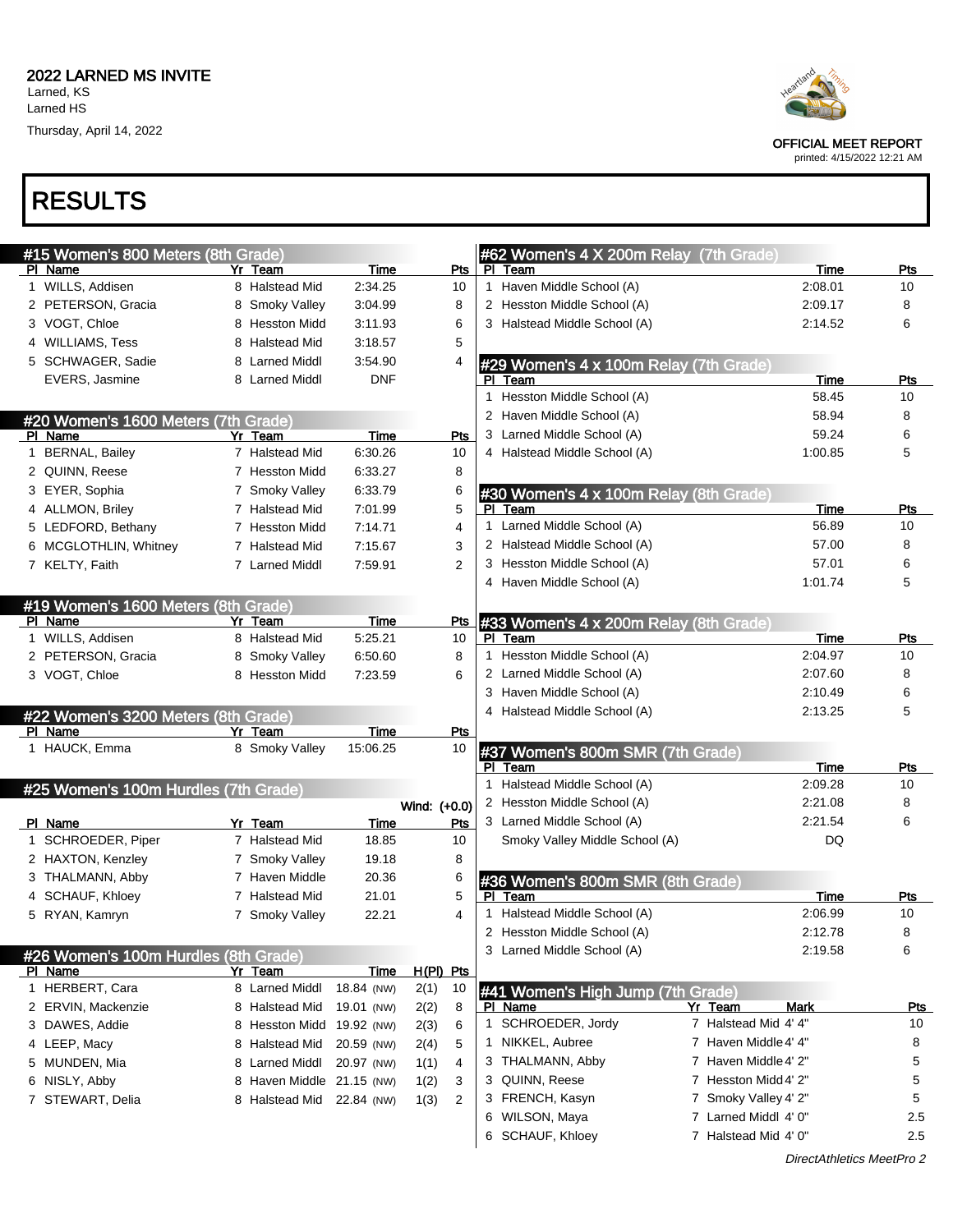

OFFICIAL MEET REPORT

printed: 4/15/2022 12:21 AM

## RESULTS

| #41 Women's High Jump (7th Grade) (cont'd) |                                                        |              | #53 Women's Triple Jump (7th Grade) |                                                       |                |
|--------------------------------------------|--------------------------------------------------------|--------------|-------------------------------------|-------------------------------------------------------|----------------|
| PI Name                                    | Yr Team<br>Mark                                        | Pts          | PI Name                             | <b>Mark</b><br>Yr Team                                | <b>Pts</b>     |
| 8 RYAN, Kamryn                             | 7 Smoky Valley 3' 10"                                  | $\mathbf 1$  | 1 WACHS, Cassidy                    | 7 Larned Middl 26' 11" (NW)                           | 10             |
| 9 GISH, Maddy                              | 7 Hesston Midd 3' 8"                                   |              | 2 FRICK, Taylin                     | 7 Hesston Midd 26' 8" (NW)                            | 8              |
| 9 DRYDEN, Berkley                          | 7 Hesston Midd 3' 8"                                   |              | 3 MABRY, Addison                    | 7 Halstead Mid $25'3'$ (NW)                           | 6              |
|                                            |                                                        |              | 4 RUMP, Madison                     | 7 Halstead Mid 23' $91$ (NW)                          | 5              |
| #40 Women's High Jump (8th Grade)          |                                                        |              | 5 RIEDEL, Roxie                     | 7 Smoky Valley 20' 10 $\frac{1}{2}$ (NW)              | 4              |
| PI Name                                    | <b>Mark</b><br>Yr Team                                 | <b>Pts</b>   | 6 BARRY, Tarryn                     | 7 Halstead Mid 18' 9" (NW)                            | 3              |
| 1 BRAWNER, Avery                           | 8 Haven Middle 4' 4"                                   | 10           |                                     |                                                       |                |
| 1 HERBERT, Cara                            | 8 Larned Middl 4' 4"                                   | 7            | #52 Women's Triple Jump (8th Grade) |                                                       |                |
| 1 FRIESEN, Ceeley                          | 8 Smoky Valley 4' 4"                                   | 7            | PI Name                             | <b>Mark</b><br>Yr Team                                | <b>Pts</b>     |
| 4 GILLESPIE, Madison                       | 8 Hesston Midd 4' 2"                                   | 5            | 1 SPITLER, Trista                   | 8 Smoky Valley 30' 6" (NW)                            | 10             |
| 4 SPITLER, Trista                          | 8 Smoky Valley 4' 2"                                   | 4            | 2 YODER, Callie                     | 8 Hesston Midd 29' 5 <sup>1</sup> / <sub>2</sub> (NW) | 8              |
| 6 FARMER, Ainsley                          | 8 Halstead Mid 4' 0"                                   | 3            | 3 CENICEROS, Mallorie               | 8 Larned Middl 28' 3" (NW)                            | 6              |
| 7 MUNDEN, Mia                              | 8 Larned Middl 3' 6"                                   | 1.5          | 4 PEREZ, Serenity                   | 8 Larned Middl 27' 10" (NW)                           | 5              |
| 7 CLARK, Echo                              | 8 Smoky Valley 3' 6"                                   | 1.5          | 5 PINKSTON, Leah                    | 8 Larned Middl $25'$ 10 $\frac{1}{2}$ (NW)            | 4              |
| <b>EVERS, Jasmine</b>                      | 8 Larned Middl NH                                      |              | 6 PETERSON, Gracia                  | 8 Smoky Valley 25' 9 <sup>1</sup> / <sub>2</sub> (NW) | 3              |
| <b>GRILLIOT, Rhianne</b>                   | 8 Hesston Midd NH                                      |              | 7 CLARK, Echo                       | 8 Smoky Valley 24' 4" (NW)                            | $\overline{c}$ |
| KLUVER, Kylie                              | 8 Hesston Midd NH                                      |              | 8 ZRUBEK, Carly                     | 8 Halstead Mid 22' 8 <sup>3/4</sup> (NW)              | 1              |
|                                            |                                                        |              | 9 MORGAN, Piper                     | 8 Halstead Mid 22' 3 <sup>3/4</sup> (NW)              |                |
| #49 Women's Long Jump (7th Grade)          |                                                        |              | 10 HAURY, Morgan                    | 8 Halstead Mid 20' 7 <sup>1</sup> / <sub>2</sub> (NW) |                |
| PI Name                                    | Yr Team<br>Mark                                        | Pts          |                                     |                                                       |                |
| 1 HAXTON, Kenzley                          | 7 Smoky Valley 12' 11 <sup>1</sup> / <sub>2</sub> (NW) | 10           | #56 Women's Shot Put (7th Grade)    |                                                       |                |
| 2 CREAMER, Emma                            | 7 Larned Middl 12' 7" (NW)                             | 8            | PI Name                             | Yr Team<br>Mark                                       | Pts            |
| 3 FRENCH, Kasyn                            | 7 Smoky Valley 12' 5 <sup>1/2</sup> (NW)               | 6            | 1 DEFRAIN, Sorrel                   | 7 Haven Middle 33' 7 <sup>1</sup> /2                  | 10             |
| 4 NIKKEL, Aubree                           | 7 Haven Middle 11' 10 $\frac{1}{2}$ (NW)               | 5            | 2 ATTEBERRY, Kinley                 | 7 Larned Middl 27' 2"                                 | 8              |
| 5 FARMER, Emmerson                         | 7 Halstead Mid 11' 5" (NW)                             | 4            | 3 NELSON, Gracie                    | 7 Larned Middl 23' 1"                                 | 6              |
| 6 ROTH, Wendy                              | 7 Hesston Midd 11' $0\frac{3}{4}$ (NW)                 | 3            | 4 MCNETT, Emma                      | 7 Larned Middl 23' 0"                                 | 5              |
| 7 CURRAN, Kaelyn                           | 7 Hesston Midd 10' 11" (NW)                            | 2            | 5 HICKMAN, Sophia                   | 7 Hesston Midd 22' 0"                                 | 4              |
| 8 DEERING, Aira                            | 7 Hesston Midd 10' $2\frac{1}{2}$ (NW)                 | $\mathbf{1}$ | 6 WATKINS, Zandri                   | 7 Halstead Mid 20' 10"                                | 3              |
| 9 CROSBY, Jadyn                            | 7 Larned Middl $9' 8\frac{1}{2}$ (NW)                  |              | 7 METOYER, Parker                   | 7 Halstead Mid $16'$ 9 $\frac{1}{2}$                  | $\overline{2}$ |
| 10 PROVO, Adalley                          | 7 Halstead Mid $9'$ 4 $\frac{1}{2}$ (NW)               |              | 8 THOMPSON, Danika                  | 7 Hesston Midd 16' 3"                                 | 1              |
| 11 MCGLOTHLIN, Whitney                     | 7 Halstead Mid 9' 3" (NW)                              |              | 9 BARRY, Tarryn                     | 7 Halstead Mid 15' 5"                                 |                |
| 12 SEEHAFER, Addison                       | 7 Smoky Valley 9' 2 <sup>1/4</sup> (NW)                |              | 10 RICHMOND, Brenlyn                | 7 Hesston Midd 13' 11 $\frac{1}{2}$                   |                |
|                                            |                                                        |              |                                     |                                                       |                |
| #48 Women's Long Jump (8th Grade)          |                                                        |              | #57 Women's Shot Put (8th Grade)    |                                                       |                |
| PI Name                                    | Yr Team<br><b>Mark</b>                                 | Pts          | PI Name                             | <b>Mark</b><br>Yr Team                                | <u>Pts</u>     |
| 1 SPITLER, Trista                          | 8 Smoky Valley 14' 2" (NW)                             | 10           | 1 UPSON, Cammy                      | 8 Larned Middl $36' 8'$                               | 10             |
| 1 LEHMAN, Ashley                           | 8 Hesston Midd 14' 2" (NW)                             | 8            | 2 RIEDEL, Maggie                    | 8 Smoky Valley 30' 11 <sup>1</sup> /2                 | 8              |
| 3 DAWES, Addie                             | 8 Hesston Midd 11' 8" (NW)                             | 6            | 3 YODER, Sierra                     | 8 Haven Middle 30' 11"                                | 6              |
| 4 PINKSTON, Kierstin                       | 8 Larned Middl $11'7'4$ (NW)                           | 5            | 4 ENGLE, Katharine                  | 8 Halstead Mid 30' 8 $\frac{1}{2}$                    | 5              |
| 5 CRAFT, Justice                           | 8 Larned Middl 11' 4" (NW)                             | 4            | 5 WHITE, Kyiara                     | 8 Hesston Midd 29' 8 <sup>1</sup> /2                  | 4              |
| 6 CLARK, Echo                              | 8 Smoky Valley 11' 2" (NW)                             | 3            | 6 MCALISTER, Trinity                | 8 Larned Middl 28' 0 <sup>1</sup> /2                  | 3              |
| 7 JACOBS, Lydia                            | 8 Halstead Mid 11' 1 $\frac{1}{4}$ (NW)                | 2            | 7 GALES, Tajtijana                  | 8 Halstead Mid 26' 6 $\frac{1}{2}$                    | 2              |
| 8 HAUCK, Emma                              | 8 Smoky Valley 10' 9 <sup>1</sup> / <sub>2</sub> (NW)  | $\mathbf 1$  | 8 STEFFEN, Gracie                   | 8 Haven Middle 25' 0"                                 | 1              |
| 9 VOGT, Chloe                              | 8 Hesston Midd 10' $6\frac{1}{4}$ (NW)                 |              | 9 MAKNOJIA, Maleigha                | 8 Halstead Mid 23' $8\frac{1}{2}$                     |                |
| 10 HAURY, Morgan                           | 8 Halstead Mid 9' 4 <sup>1</sup> / <sub>2</sub> (NW)   |              | 10 WHITE, Xiamara                   | 8 Larned Middl 23' $4\frac{1}{2}$                     |                |
| 11 MORGAN, Piper                           | 8 Halstead Mid 9' 1" (NW)                              |              | 11 HOSKINSON, Gabby                 | 8 Haven Middle 22' 11 <sup>1</sup> /2                 |                |
| 12 SCHWAGER, Sadie                         | 8 Larned Middl 8' 7" (NW)                              |              | 12 FORD, Elizabeth                  | 8 Haven Middle 22' 6"                                 |                |
|                                            |                                                        |              |                                     | DirectAthletics MeetPro 3                             |                |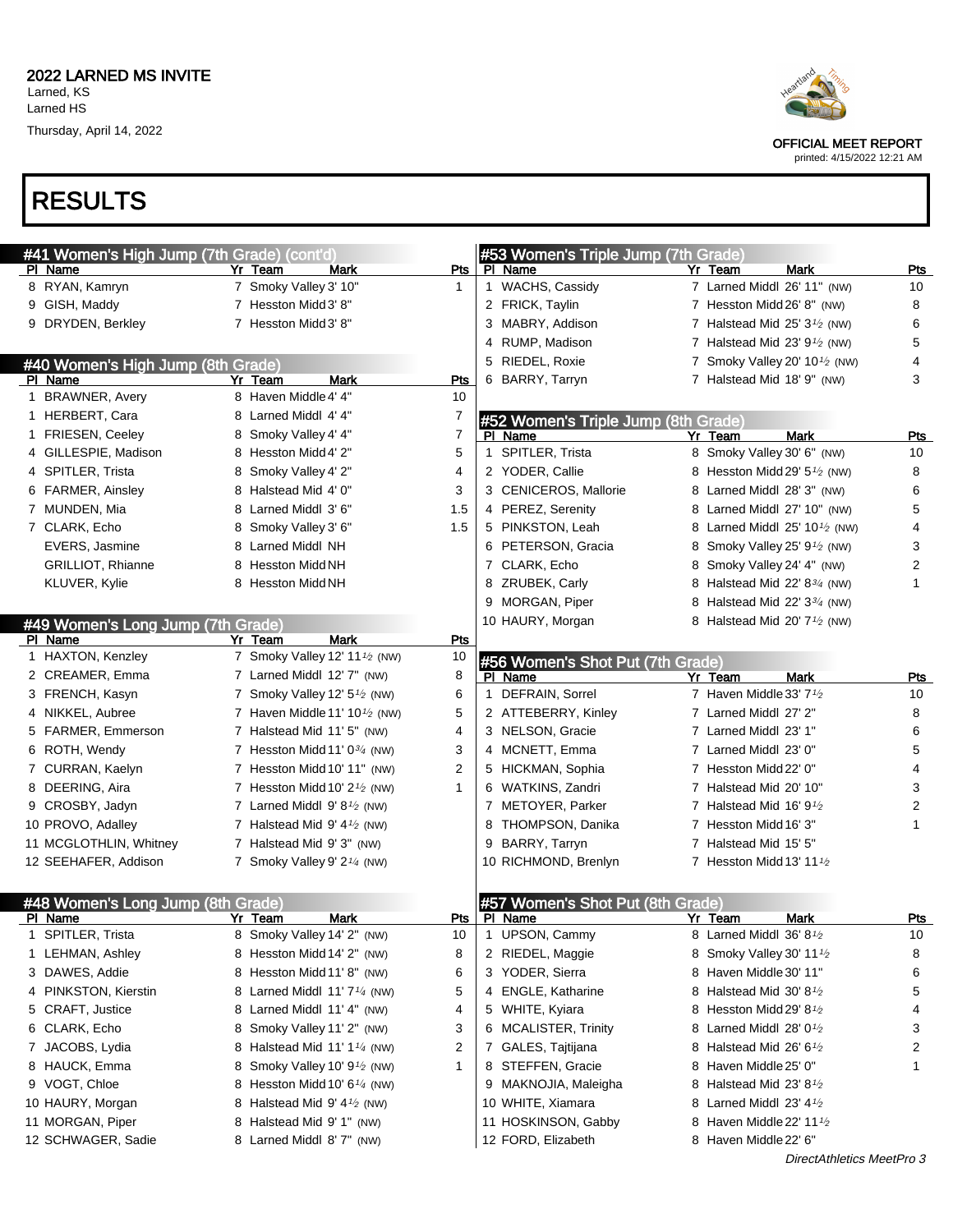## RESULTS

| #57 Women's Shot Put (8th Grade) (cont'd) |                                                  |             |             |                |              | #2 Men's 100 Meters (8th Grade) |   |                           |            |      |             |    |
|-------------------------------------------|--------------------------------------------------|-------------|-------------|----------------|--------------|---------------------------------|---|---------------------------|------------|------|-------------|----|
| PI Name                                   | Yr Team                                          | Mark        |             | Pts            |              | PI Name                         |   | Yr Team                   | Time       |      | $H(PI)$ Pts |    |
| 13 COON, Keegan                           | 8 Hesston Midd 21' 7 <sup>1</sup> / <sub>2</sub> |             |             |                | $\mathbf{1}$ | COLGLAZIER, David               |   | 8 Larned Middl            | 11.96 (NW) | 3(1) |             | 10 |
|                                           |                                                  |             |             |                |              | 2 DEERING, Daxon                | 8 | Hesston Midd 12.12 (NW)   |            | 3(2) |             | 8  |
| #60 Women's Discus (7th Grade)            |                                                  |             |             |                |              | 3 MYERS, Jacob                  | 8 | Haven Middle 12.24 (NW)   |            | 3(3) |             | 6  |
| PI Name                                   | Yr Team                                          | Mark        |             | <b>Pts</b>     |              | 4 WILLIAMS, Devin               | 8 | Hesston Midd 13.09 (NW)   |            | 3(4) |             | 5  |
| 1 NELSON, Gracie                          | 7 Larned Middl 54' 8"                            |             |             | 10             |              | 5 OPAT, Jack                    | 8 | Smoky Valley 13.10 (NW)   |            | 3(5) |             | 4  |
| 2 MCNETT, Emma                            | 7 Larned Middl 50' 11"                           |             |             | 8              |              | 6 COUTRE, Ethan                 | 8 | Hesston Midd 14.15 (NW)   |            | 3(6) |             | 3  |
| 3 METOYER, Parker                         | 7 Halstead Mid 48' 2"                            |             |             | 6              |              | 7 LOUGHRIE, Tanner              | 8 | Haven Middle 14.87 (NW)   |            | 2(1) |             | 2  |
| 4 WATKINS, Zandri                         | 7 Halstead Mid 42' 8"                            |             |             | 5              |              | 8 LOCHARD, Andrew               | 8 | Smoky Valley 15.02 (NW)   |            | 2(2) |             | 1  |
| 5 RICHMOND, Brenlyn                       | 7 Hesston Midd 41' 10"                           |             |             | 4              |              | 9 HEALEY, Gavin                 | 8 | Halstead Mid 15.26 (NW)   |            | 2(3) |             |    |
| 6 HICKMAN, Sophia                         | 7 Hesston Midd 38' 11"                           |             |             | 3              |              | 10 NORRIS, Allen                | 8 | Larned Middl              | 15.39 (NW) | 2(4) |             |    |
| 7 ATTEBERRY, Kinley                       | 7 Larned Middl 37' 11"                           |             |             | 2              |              | 11 CZLAPINSKI, Aaron            | 8 | Larned Middl              | 15.89 (NW) | 1(1) |             |    |
| 8 THOMPSON, Danika                        | 7 Hesston Midd 33' 10"                           |             |             | 1              |              | 12 LEARN, Aaron                 | 8 | Halstead Mid              | 17.01 (NW) | 1(2) |             |    |
|                                           |                                                  |             |             |                |              | 13 DANKENBRING, Jordan          | 8 | Smoky Valley 17.74 (NW)   |            | 1(3) |             |    |
| #61 Women's Discus (8th Grade)            |                                                  |             |             |                |              |                                 |   |                           |            |      |             |    |
| PI Name                                   | Yr Team                                          | <b>Mark</b> |             | Pts            |              | #5 Men's 200 Meters (7th Grade) |   |                           |            |      |             |    |
| 1 UPSON, Cammy                            | 8 Larned Middl 84' 2"                            |             |             | 10             |              | PI Name                         |   | Yr Team                   | Time       |      | $H(PI)$ Pts |    |
| 2 ENGLE, Katharine                        | 8 Halstead Mid 75' 6"                            |             |             | 8              | $\mathbf 1$  | WISE, Kane                      |   | 7 Halstead Mid            | 27.79 (NW) | 3(1) |             | 10 |
| 3 RIEDEL, Maggie                          | 8 Smoky Valley 69' 3"                            |             |             | 6              |              | 2 WRAY, Brogan                  |   | 7 Haven Middle 28.16 (NW) |            | 3(2) |             | 8  |
| 4 WILLIAMS, Tess                          | 8 Halstead Mid 68' 2"                            |             |             | 5              |              | 3 TURNER, Zade                  |   | 7 Haven Middle 29.42 (NW) |            | 2(1) |             | 6  |
| 5 WHITE, Kyiara                           | 8 Hesston Midd 67' 5"                            |             |             | 4              |              | 4 GONZALEZ, Anthony             |   | 7 Larned Middl            | 29.57 (NW) | 1(1) |             | 5  |
| 6 MCALISTER, Trinity                      | 8 Larned Middl 62' 8"                            |             |             | 3              |              | 5 HUMPHREYS, Jerick             |   | 7 Hesston Midd 29.70 (NW) |            | 3(3) |             | 4  |
| 7 O'NEAL, Morgan                          | 8 Haven Middle 59' 8"                            |             |             | $\overline{2}$ |              | 6 RHODES, Timmy                 |   | 7 Hesston Midd 30.28 (NW) |            | 3(4) |             | 3  |
| 8 YODER, Sierra                           | 8 Haven Middle 58' 10"                           |             |             | 1              |              | 7 DUERKSEN, Josh                |   | 7 Hesston Midd 31.02 (NW) |            | 3(5) |             | 2  |
| 9 DONECKER, Temperance                    | 8 Larned Middl 53' 9"                            |             |             |                | 8            | JOHNSON, Finich                 | 7 | Smoky Valley 32.36 (NW)   |            | 3(6) |             | 1  |
| 10 HOSKINSON, Gabby                       | 8 Haven Middle 49' 9"                            |             |             |                |              | 9 CANADA, Zane                  | 7 | Halstead Mid              | 32.79 (NW) | 2(2) |             |    |
| 11 COON, Keegan                           | 8 Hesston Midd 47' 3"                            |             |             |                |              | 10 ROBERTS, Ricky               | 7 | Larned Middl              | 33.13 (NW) | 1(2) |             |    |
| 12 ARMSTRONG, Ava                         | 8 Halstead Mid 45' 4"                            |             |             |                |              | 11 HARRINGTON, Hudson           |   | 7 Halstead Mid            | 33.82 (NW) | 2(3) |             |    |
| 13 STEFFEN, Gracie                        | 8 Haven Middle 44' 10"                           |             |             |                |              | 12 WARNER, Zane                 | 7 | Smoky Valley 35.70 (NW)   |            | 2(4) |             |    |
| 14 FORD, Elizabeth                        | 8 Haven Middle 43' 1"                            |             |             |                |              | 13 HOLOPIREK, Jace              |   | 7 Larned Middl            | 38.90 (NW) | 1(3) |             |    |
|                                           |                                                  |             |             |                |              |                                 |   |                           |            |      |             |    |
| #1 Men's 100 Meters (7th Grade)           |                                                  |             |             |                |              | #6 Men's 200 Meters (8th Grade) |   |                           |            |      |             |    |
| PI Name                                   | Yr Team                                          | Time        | $H(PI)$ Pts |                |              | PI Name                         |   | Yr Team                   | Time       |      | $H(PI)$ Pts |    |
| 1 WISE, Kane                              | 7 Halstead Mid                                   | 13.28 (NW)  | 2(1)        | 10             |              | 1 COLGLAZIER, David             |   | 8 Larned Middl            | 24.84 (NW) | 3(1) |             | 10 |
| 2 WRAY, Brogan                            | 7 Haven Middle 13.82 (NW)                        |             | 2(2)        | 8              |              | 2 DEERING, Daxon                | 8 | Hesston Midd 25.31 (NW)   |            | 3(2) |             | 8  |
| 3 HUMPHREYS, Jerick                       | 7 Hesston Midd 14.35 (NW)                        |             | 2(3)        | 6              |              | 3 WILLIAMS, Maddox              |   | 8 Hesston Midd 25.39 (NW) |            | 3(3) |             | 6  |
| 4 LAZARO, Elias                           | 7 Hesston Midd 14.36 (NW)                        |             | 2(4)        | 5              |              | 4 MYERS, Jacob                  |   | 8 Haven Middle 26.04 (NW) |            | 3(4) |             | 5  |
| 5 BEARD, Brody                            | 7 Hesston Midd 14.46 (NW)                        |             | 2(5)        | 4              |              | 5 PATRY, Grant                  |   | 8 Haven Middle 26.25 (NW) |            | 3(5) |             | 4  |
| 6 CARSON, Curstain                        | 7 Halstead Mid                                   | 14.71 (NW)  | 2(6)        | 3              |              | 6 SLATTERY, Christian           |   | 8 Larned Middl            | 28.19 (NW) | 2(1) |             | 3  |
| 7 WILDER, Matheu                          | 7 Larned Middl                                   | 14.72 (NW)  | 1(1)        | 2              |              | 7 KIRKWOOD, Jack                | 8 | Larned Middl              | 29.76 (NW) | 1(1) |             | 2  |
| 8 HANGERMAN, Landis                       | 7 Larned Middl                                   | 15.06 (NW)  | 1(2)        | 1              |              | 8 LOGUE, Maverick               | 8 | Hesston Midd              | 31.69 (NW) | 2(2) |             | 1  |
| 9 COX, Zev                                | 7 Larned Middl                                   | 15.12 (NW)  | 1(3)        |                |              | 9 DECKER, Luke                  | 8 | <b>Halstead Mid</b>       | 32.39 (NW) | 1(2) |             |    |
| 10 JOHNSON, Finich                        | 7 Smoky Valley 15.24 (NW)                        |             | 1(4)        |                |              | 10 HAHN, Wyatt                  | 8 | Halstead Mid              | 32.69 (NW) | 2(3) |             |    |
| 11 BRANTLEY, Noah                         | 7 Halstead Mid 15.91 (NW)                        |             | 1(5)        |                |              | 11 TURNER, Kurtis               | 8 | <b>Smoky Valley</b>       | 35.29 (NW) | 1(3) |             |    |
| 12 WARNER, Zane                           | 7 Smoky Valley 17.65 (NW)                        |             | 1(6)        |                |              | LOCHARD, Andrew                 | 8 | <b>Smoky Valley</b>       | DNS (NW)   | 2    |             |    |
|                                           |                                                  |             |             |                |              | OPAT, Jack                      |   | 8 Smoky Valley            | DNS (NW)   | 3    |             |    |



OFFICIAL MEET REPORT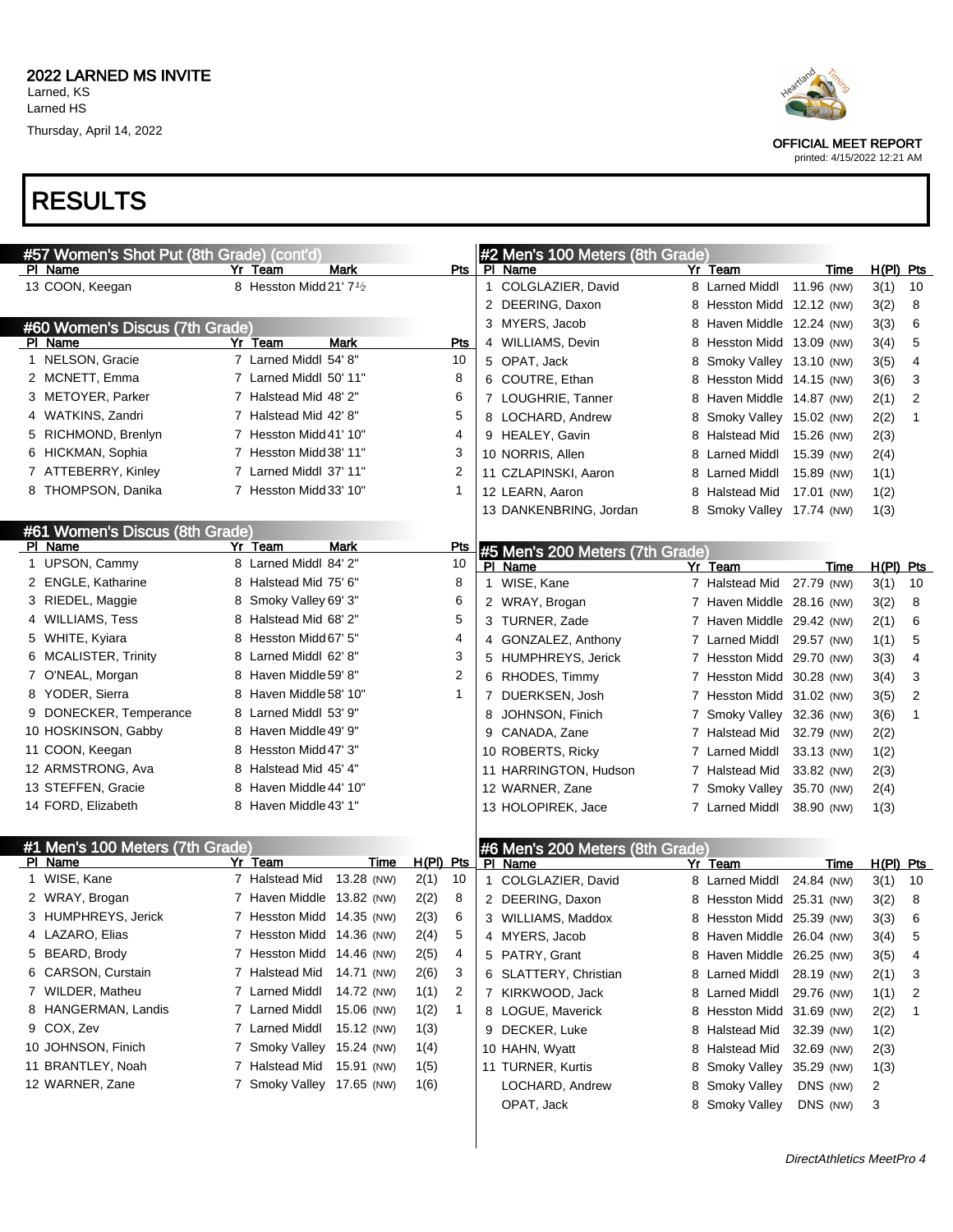# RESULTS

| #9 Men's 400 Meters (7th Grade)  |   |                |                    |              |                |   | #13 Men's 800 Meters (8th Grade) (cont'd)     |   |                           |             |             |                  |
|----------------------------------|---|----------------|--------------------|--------------|----------------|---|-----------------------------------------------|---|---------------------------|-------------|-------------|------------------|
| PI Name                          |   | Yr Team        | Time               | $H(PI)$ Pts  |                |   | PI Name                                       |   | Yr Team                   | <b>Time</b> |             | <u>Pts</u>       |
| 1 WISE, Kane                     |   | 7 Halstead Mid | 1:01.43            | 2(1)         | 10             |   | 9 DILLON, Lyndon                              |   | 8 Hesston Midd            | 3:00.45     |             |                  |
| 2 LAZARO, Elias                  |   | 7 Hesston Midd | 1:04.95            | 2(2)         | 8              |   | SHARP, Jack                                   |   | 8 Hesston Midd            | <b>DNS</b>  |             |                  |
| 3 SMITH, Blain                   |   | 7 Smoky Valley | 1:07.34            | 2(3)         | 6              |   | DETWEILER, Michael                            |   | 8 Halstead Mid            | <b>DNS</b>  |             |                  |
| 4 BARTEL, River                  |   | 7 Hesston Midd | 1:08.82            | 2(4)         | 5              |   |                                               |   |                           |             |             |                  |
| 5 LANDGRAF, Gage                 |   | 7 Larned Middl | 1:08.98            | 1(1)         | 4              |   | #17 Men's 1600 Meters (7th Grade)             |   |                           |             |             |                  |
| 6 JOHNSON, Finich                |   | 7 Smoky Valley | 1:10.58            | 2(5)         | 3              |   | PI Name                                       |   | Yr Team                   | <b>Time</b> |             | Pts              |
| 7 BEARD, Brody                   |   | 7 Hesston Midd | 1:10.81            | 2(6)         | 2              |   | 1 ALVATER, Kolton                             |   | 7 Haven Middle            | 5:57.77     |             | 10               |
| 8 MANTEL, Aerik                  |   | 7 Larned Middl | 1:19.34            | 1(2)         | $\mathbf{1}$   |   | 2 LANGE, Keldon                               |   | 7 Hesston Midd            | 6:02.56     |             | 8                |
| 9 LAKIN, Zane                    |   | 7 Larned Middl | 1:24.05            | 1(3)         |                |   | 3 LANDGRAF, Gage                              |   | 7 Larned Middl            | 6:03.32     |             | 6                |
|                                  |   |                |                    |              |                |   | 4 LARSON, Gavin                               |   | 7 Hesston Midd            | 6:07.77     |             | 5                |
| #10 Men's 400 Meters (8th Grade) |   |                |                    |              |                | 5 | COURTNEY, Cayden                              |   | 7 Halstead Mid            | 6:25.42     |             | 4                |
| PI Name                          |   | Yr Team        | <b>Time</b>        | $H(PI)$ Pts  |                |   | 6 LANDES, Kason                               |   | 7 Hesston Midd            | 6:26.79     |             | 3                |
| 1 WILLIAMS, Maddox               |   | 8 Hesston Midd | 58.56              | 2(1)         | 10             |   | 7 LEE, Liam                                   |   | 7 Halstead Mid            | 6:45.01     |             | $\overline{2}$   |
| 2 PATRY, Grant                   |   | 8 Haven Middle | 59.55              | 2(2)         | 8              |   | 8 MUIR, Nicholas                              |   | 7 Haven Middle            | 7:56.74     |             | 1                |
| 3 BRADLEY, Logan                 |   | 8 Larned Middl | 1:02.90            | 1(1)         | 6              |   | 9 GUSTUS, Hudson                              |   | 7 Smoky Valley            | 9:33.67     |             |                  |
| 4 FUQUA, Riley                   |   | 8 Hesston Midd | 1:07.42            | 2(3)         | 5              |   |                                               |   |                           |             |             |                  |
| 5 PINKSTON, Grady                |   | 8 Larned Middl | 1:08.06            | 1(2)         | 4              |   | #18 Men's 1600 Meters (8th Grade)             |   |                           |             |             |                  |
| 6 REED, Chandler                 | 8 | Smoky Valley   | 1:10.55            | 2(4)         | 3              |   | PI Name                                       |   | Yr Team                   | Time        |             | Pts              |
| 7 OVERTON, Logan                 |   | 8 Halstead Mid | 1:11.21            | 2(5)         | 2              | 1 | BISHOP, Kaden                                 |   | 8 Smoky Valley            | 5:37.29     |             | 10               |
| 8 TURNER, Kurtis                 | 8 | Smoky Valley   | 1:11.24            | 2(6)         | $\mathbf{1}$   |   | 2 BRADLEY, Logan                              |   | 8 Larned Middl            | 5:50.77     |             | 8                |
| 9 KELTY, Eli                     | 8 | Larned Middl   | 1:13.22            | 1(3)         |                |   | 3 POWELL, Landon                              |   | 8 Haven Middle            | 5:52.70     |             | 6                |
| 10 DANKENBRING, Jordan           |   | 8 Smoky Valley | 1:25.43            | 1(4)         |                |   | 4 WHITE, Wade                                 |   | 8 Hesston Midd            | 5:55.93     |             | 5                |
| <b>SCHMIDT, Riley</b>            | 8 | Halstead Mid   | <b>DNS</b>         | 1            |                |   | 5 HEALEY, Gavin                               |   | 8 Halstead Mid            | 5:58.96     |             | 4                |
| HAHN, Wyatt                      |   | 8 Halstead Mid | <b>DNS</b>         | $\mathbf{1}$ |                |   | 6 MCDONALD, Caleb                             |   | 8 Larned Middl            | 6:05.51     |             | 3                |
|                                  |   |                |                    |              |                | 7 | DILLON, Lyndon                                | 8 | Hesston Midd              | 6:28.88     |             | 2                |
|                                  |   |                |                    |              |                | 8 | NORMIS, Cameron                               | 8 | Haven Middle              | 6:29.84     |             | 1                |
| #14 Men's 800 Meters (7th Grade) |   | Yr Team        |                    |              | Pts            |   | 9 DECKER, Luke                                | 8 | Halstead Mid              | 7:12.51     |             |                  |
| PI Name<br>1 TURNER, Zade        |   | 7 Haven Middle | Time<br>2:31.00    |              | 10             |   | 10 KEMP, Laven                                | 8 | <b>Hesston Midd</b>       | 7:28.35     |             |                  |
| 2 ALVATER, Kolton                |   | 7 Haven Middle | 2:44.07            |              | 8              |   | NEWMAN, Reggie                                |   | 8 Halstead Mid            | <b>DNS</b>  |             |                  |
| 3 LARSON, Gavin                  |   | 7 Hesston Midd | 2:46.42            |              | 6              |   |                                               |   |                           |             |             |                  |
| 4 SUNDAHL, Slade                 |   | 7 Larned Middl | 2:49.33            |              | 5              |   |                                               |   |                           |             |             |                  |
| 5 LANGE, Keldon                  |   | 7 Hesston Midd |                    |              | 4              |   | #21 Men's 3200 Meters (8th Grade)             |   | Yr Team                   | <b>Time</b> |             |                  |
| 6 COURTNEY, Cayden               |   | 7 Halstead Mid | 2:50.44            |              | 3              | 1 | PI Name<br>SHARP, Jack                        |   | 8 Hesston Midd            | 15:01.31    |             | <u>Pts</u><br>10 |
| 7 LANDES, Kason                  |   | 7 Hesston Midd | 2:52.35            |              | $\overline{2}$ |   | 2 SCHMIDT, Riley                              |   | 8 Halstead Mid            | 15:53.13    |             | 8                |
|                                  |   |                | 2:53.44<br>2:59.93 |              | $\mathbf{1}$   |   | DETWEILER, Michael                            |   | 8 Halstead Mid            | <b>DNS</b>  |             |                  |
| 8 LEE, Liam                      |   | 7 Halstead Mid |                    |              |                |   |                                               |   |                           |             |             |                  |
| 9 GUSTUS, Hudson                 |   | 7 Smoky Valley | 4:08.23            |              |                |   |                                               |   |                           |             |             |                  |
|                                  |   |                |                    |              |                |   | #24 Men's 100m Hurdles (7th Grade)<br>PI Name |   | Yr Team                   | <b>Time</b> | $H(PI)$ Pts |                  |
| #13 Men's 800 Meters (8th Grade) |   |                |                    |              |                |   | 1 RHODES, Timmy                               |   | 7 Hesston Midd 18.37 (NW) |             | 2(1)        | 10               |
| PI Name                          |   | Yr Team        | <b>Time</b>        |              | Pts            |   | 2 HAUG, Eli                                   |   | 7 Hesston Midd 18.78 (NW) |             |             |                  |
| 1 BISHOP, Kaden                  |   | 8 Smoky Valley | 2:26.14            |              | 10             |   | 3 SMITH, Blain                                |   | 7 Smoky Valley 19.26 (NW) |             | 2(2)        | 8                |
| 2 MARTINEZ, Carlos               |   | 8 Halstead Mid | 2:29.97            |              | 8              |   | 4 COX, Zev                                    |   | 7 Larned Middl            |             | 1(1)        | 6                |
| 3 LOUGHRIE, Tanner               |   | 8 Haven Middle | 2:37.32            |              | 6              |   | 5 WILDER, Matheu                              |   | 7 Larned Middl            | 20.07 (NW)  | 1(2)        | 5                |
| 4 POWELL, Landon                 |   | 8 Haven Middle | 2:40.27            |              | 5              |   |                                               |   |                           | 20.16 (NW)  | 1(3)        | 4                |
| 5 HEALEY, Gavin                  |   | 8 Halstead Mid | 2:44.10            |              | 4              |   | 6 BERGEN, Diesel                              |   | 7 Hesston Midd 20.33 (NW) |             | 2(3)        | 3                |
| 6 WHITE, Wade                    |   | 8 Hesston Midd | 2:46.58            |              | 3              |   | 7 WENDLING, Jackson                           |   | 7 Halstead Mid 21.39 (NW) |             | 2(4)        | 2                |
| 7 MCDONALD, Caleb                |   | 8 Larned Middl | 2:47.13            |              | 2              |   |                                               |   |                           |             |             |                  |
| 8 PINKSTON, Grady                |   | 8 Larned Middl | 2:49.66            |              |                |   |                                               |   |                           |             |             |                  |



OFFICIAL MEET REPORT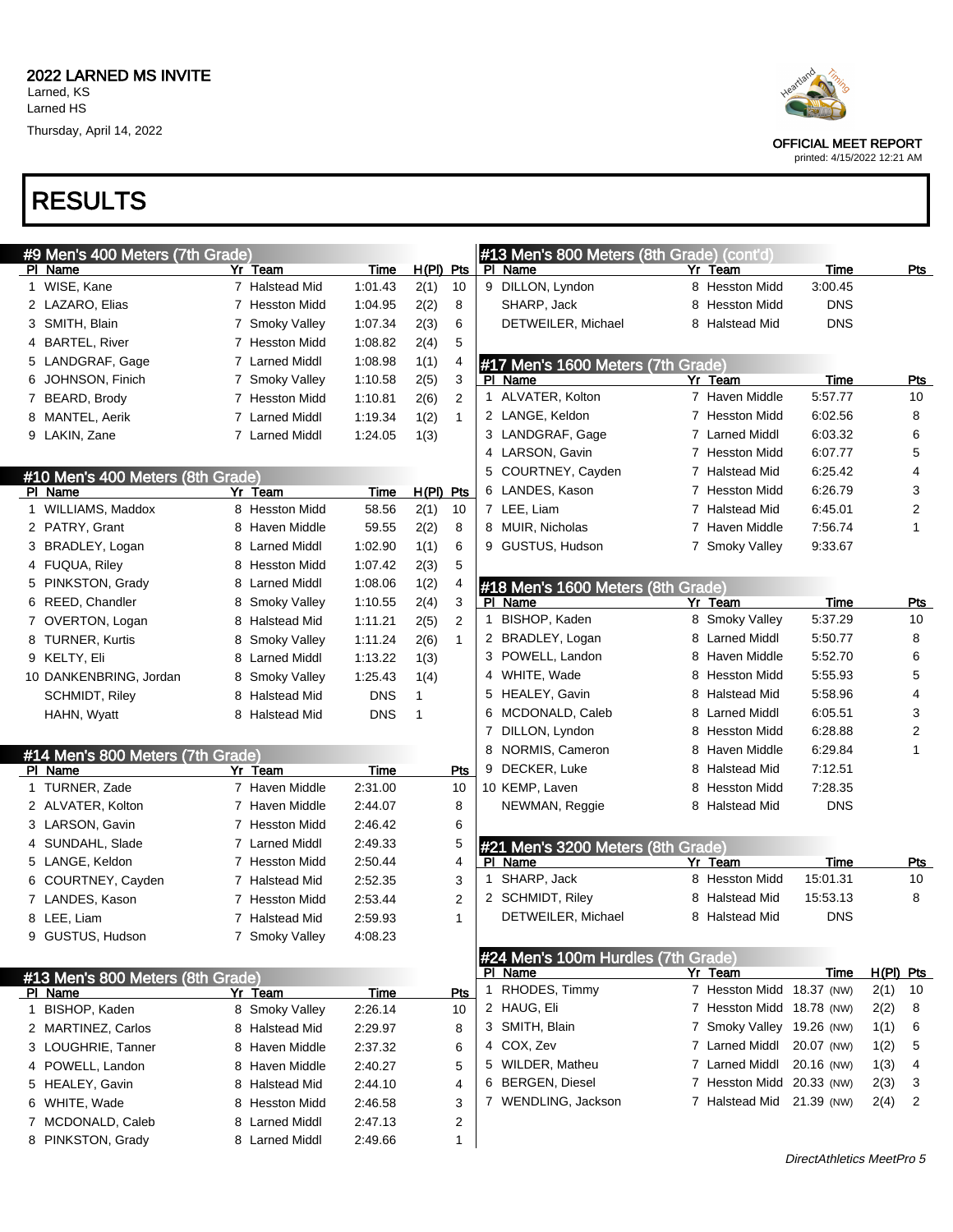## RESULTS

| #23 Men's 100m Hurdles (8th Grade)   |                           |             |                      |   | #34 Men's 800m SMR (8th Grade) (cont'd) |                                          |         |              |
|--------------------------------------|---------------------------|-------------|----------------------|---|-----------------------------------------|------------------------------------------|---------|--------------|
| PI Name                              | Yr Team                   | Time        | $H(PI)$ Pts          |   | PI Team                                 |                                          | Time    | <u>Pts</u>   |
| 1 ELAM, Lane                         | 8 Larned Middl            | 15.86 (NW)  | 1(1)<br>10           |   | 5 Smoky Valley Middle School (A)        |                                          | 1:58.52 | 4            |
| 2 WILLIAMS, Maddox                   | 8 Hesston Midd 16.34 (NW) |             | 2(1)<br>8            |   |                                         |                                          |         |              |
| 3 FUQUA, Riley                       | 8 Hesston Midd 17.76 (NW) |             | 2(2)<br>6            |   | #38 Men's High Jump (7th Grade)         |                                          |         |              |
| 4 UNRUH, Ty                          | 8 Hesston Midd 18.63 (NW) |             | 2(3)<br>5            |   | PI Name                                 | Yr Team<br>Mark                          |         | <b>Pts</b>   |
| 5 KIRKWOOD, Jack                     | 8 Larned Middl            | 19.25 (NW)  | 1(2)<br>4            |   | 1 WENDLING, Jackson                     | 7 Halstead Mid 4' 6"                     |         | 10           |
| 6 ODENDAHL, Brock                    | 8 Halstead Mid            | 19.49 (NW)  | 2(4)<br>3            |   | 2 BARTEL, River                         | 7 Hesston Midd 4' 4"                     |         | 8            |
| 7 RYAN, Kristian                     | 8 Smoky Valley 19.66 (NW) |             | 2(5)<br>2            |   | 2 BRANTLEY, Noah                        | 7 Halstead Mid 4' 4"                     |         | 6            |
| 8 OVERTON, Logan                     | 8 Halstead Mid            | 20.09 (NW)  | 2(6)<br>$\mathbf{1}$ |   | 2 HANSEN, Braden                        | 7 Hesston Midd 4' 4"                     |         | 5            |
| 9 WILSON, Harrison                   | 8 Halstead Mid            | 21.98 (NW)  | 1(3)                 |   | 5 SUNDAHL, Slade                        | 7 Larned Middl 4' 2"                     |         | 3.5          |
|                                      |                           |             |                      |   | 5 SMITH, Blain                          | 7 Smoky Valley 4' 2"                     |         | 3.5          |
| #27 Men's 4 x 100m Relay (7th Grade) |                           |             |                      |   | 5 WIEDEMAN, Evan                        | 7 Halstead Mid 4' 2"                     |         | 2            |
| PI Team                              |                           | Time        | Pts                  |   | 8 MANTEL, Aerik                         | 7 Larned Middl 4' 0"                     |         | $\mathbf{1}$ |
| 1 Larned Middle School (A)           |                           | 51.79       | 10                   |   | KUEKER, Jacob                           | 7 Hesston Midd NH                        |         |              |
| 2 Hesston Middle School (A)          |                           | 55.75       | 8                    |   |                                         |                                          |         |              |
| 3 Halstead Middle School (A)         |                           | 57.05       | 6                    |   | #39 Men's High Jump (8th Grade)         |                                          |         |              |
|                                      |                           |             |                      |   | PI Name                                 | <b>Mark</b><br>$Yr$ Team                 |         | Pts          |
| #28 Men's 4 x 100m Relay (8th Grade) |                           |             |                      |   | 1 HOMEWOOD, Waylon                      | 8 Halstead Mid 5' 0"                     |         | 10           |
| PI Team                              |                           | Time        | Pts                  |   | 1 MYERS, Jacob                          | 8 Haven Middle 5' 0"                     |         | 8            |
| 1 Larned Middle School (A)           |                           | 50.61       | 10                   |   | 3 RYAN, Kristian                        | 8 Smoky Valley 4' 8"                     |         | 6            |
| 2 Halstead Middle School (A)         |                           | 52.56       | 8                    |   | 4 KIRKWOOD, Jack                        | 8 Larned Middl 4' 6"                     |         | 4            |
| 3 Hesston Middle School (A)          |                           | 52.70       | 6                    |   | 4 FULMER, Noah                          | 8 Hesston Midd 4' 6"                     |         | 4            |
|                                      |                           |             |                      |   | 4 UNRUH, Ty                             | 8 Hesston Midd 4' 6"                     |         | 4            |
| #31 Men's 4 x 200m Relay (7th Grade) |                           |             |                      |   | 4 KELTY, Eli                            | 8 Larned Middl 4' 6"                     |         | 1.5          |
| PI Team                              |                           | Time        | Pts                  |   | 4 LOGUE, Maverick                       | 8 Hesston Midd 4' 6"                     |         | 1.5          |
| 1 Hesston Middle School (A)          |                           | 1:57.61     | 10                   |   | 9 REED, Chandler                        | 8 Smoky Valley 4' 4"                     |         |              |
| 2 Haven Middle School (A)            |                           | 1:59.33     | 8                    |   | 10 HEALEY, Gavin                        | 8 Halstead Mid 4' 2"                     |         |              |
| 3 Halstead Middle School (A)         |                           | 2:07.38     | 6                    |   | <b>TURNER, Kurtis</b>                   | 8 Smoky Valley NH                        |         |              |
| Larned Middle School (A)             |                           | DQ          |                      |   | WILDER, Mikel                           | 8 Larned Middl NH                        |         |              |
|                                      |                           |             |                      |   |                                         |                                          |         |              |
| #32 Men's 4 x 200m Relay (8th Grade) |                           |             |                      |   | #47 Men's Long Jump (7th Grade)         |                                          |         |              |
| PI Team                              |                           | Time        | Pts                  |   | PI Name                                 | Yr Team<br><b>Mark</b>                   |         | Pts          |
| 1 Hesston Middle School (A)          |                           | 1:52.04     | 10                   |   | 1 TURNER, Zade                          | 7 Haven Middle 14' 11 $\frac{1}{2}$ (NW) |         | 10           |
| 2 Larned Middle School (A)           |                           | 2:00.48     | 8                    |   | 2 SMITH, Blain                          | 7 Smoky Valley 13' 6" (NW)               |         | 8            |
| 3 Halstead Middle School (A)         |                           | 2:00.71     | 6                    |   | 3 NELSON, Mylo                          | 7 Larned Middl $13' 13/4$ (NW)           |         | 6            |
|                                      |                           |             |                      |   | 4 MUTEBI, Jesse                         | 7 Larned Middl $12' 91/4$ (NW)           |         | 5            |
| #35 Men's 800m SMR (7th Grade)       |                           |             |                      |   | 5 CANADA, Zane                          | 7 Halstead Mid 12' $3\frac{3}{4}$ (NW)   |         | 4            |
| PI Team                              |                           | Time        | <u>Pts</u>           |   | 6 WRAY, Brogan                          | 7 Haven Middle 12' $2\frac{1}{2}$ (NW)   |         | 3            |
| 1 Halstead Middle School (A)         |                           | 2:01.97     | 10                   |   | 7 LAZARO, Elias                         | 7 Hesston Midd 11' 11" (NW)              |         | 2            |
| 2 Hesston Middle School (A)          |                           | 2:05.26     | 8                    |   | 8 HECK, Kingston                        | 7 Halstead Mid 11' 9" (NW)               |         | 1            |
| 3 Larned Middle School (A)           |                           | 2:06.18     | 6                    | 9 | <b>BERGEN, Diesel</b>                   | 7 Hesston Midd 11' 3" (NW)               |         |              |
|                                      |                           |             |                      |   | 10 BEARD, Brody                         | 7 Hesston Midd 11' 1" (NW)               |         |              |
| #34 Men's 800m SMR (8th Grade)       |                           |             |                      |   | 11 MARTINEZ, Andres                     | 7 Larned Middl 10' 11" (NW)              |         |              |
| <u>PI Team</u>                       |                           | <b>Time</b> | <u>Pts</u>           |   | 12 HARRINGTON, Hudson                   | 7 Halstead Mid 10' 0" (NW)               |         |              |
| 1 Hesston Middle School (A)          |                           | 1:51.18     | 10                   |   | 13 NEWMAN, Reggie                       | 8 Halstead Mid 9' $10\frac{1}{2}$ (NW)   |         |              |
| 2 Haven Middle School (A)            |                           | 1:55.71     | 8                    |   | 14 WARNER, Zane                         | 7 Smoky Valley 6' $8\frac{1}{2}$ (NW)    |         |              |
| 3 Larned Middle School (A)           |                           | 1:56.16     | 6                    |   |                                         |                                          |         |              |
| 4 Halstead Middle School (A)         |                           | 1:56.67     | 5                    |   |                                         |                                          |         |              |
|                                      |                           |             |                      |   |                                         |                                          |         |              |



OFFICIAL MEET REPORT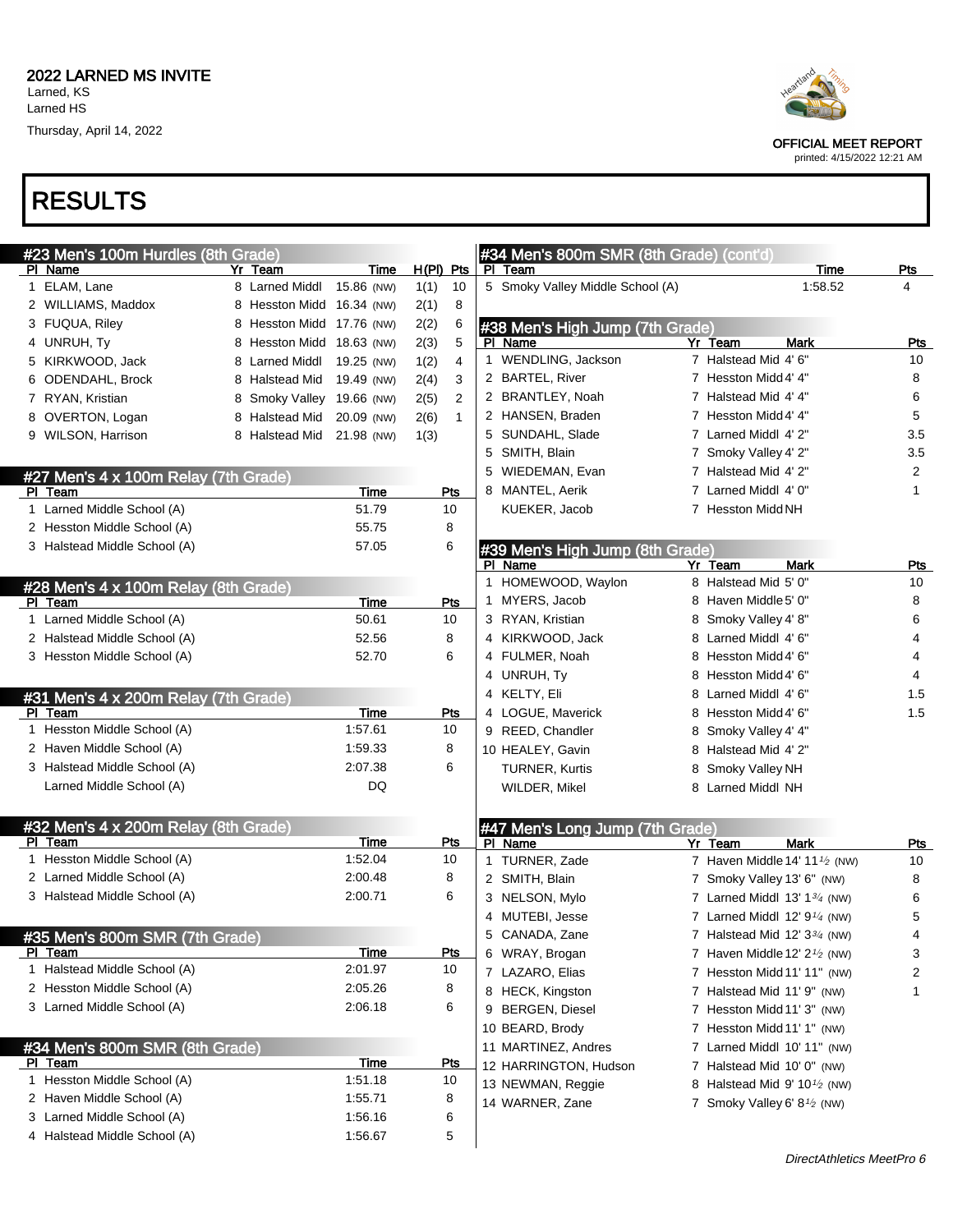# RESULTS

| #46 Men's Long Jump (8th Grade)   | Yr Team<br>Mark                                        |                | #55 Men's Shot Put (7th Grade) (cont'd) | Yr Team<br><b>Mark</b>               | Pts        |
|-----------------------------------|--------------------------------------------------------|----------------|-----------------------------------------|--------------------------------------|------------|
| PI Name<br>1 DEERING, Daxon       | 8 Hesston Midd 16' 11" (NW)                            | Pts<br>10      | PI Name<br>9 COLLINS, Gavin             | 7 Larned Middl 24' $4\frac{1}{2}$    |            |
| 2 HEITSCHMIDT, Ty                 | 8 Smoky Valley 16' 9 <sup>1</sup> /4 (NW)              | 8              | 10 SWIFT, Greyson                       | 7 Halstead Mid 21' 10"               |            |
| 3 DIEHL, Noah                     | 8 Halstead Mid 15' 9" (NW)                             | 6              | 11 HARPER, Slade                        | 7 Haven Middle 17' 5"                |            |
| 4 PATRY, Grant                    |                                                        | 5              |                                         |                                      |            |
|                                   | 8 Haven Middle 15' 4" (NW)                             |                |                                         |                                      |            |
| 5 HOMEWOOD, Waylon                | 8 Halstead Mid 14' $7\frac{1}{2}$ (NW)                 | 4<br>3         | #54 Men's Shot Put (8th Grade)          | Yr Team<br>Mark                      |            |
| 6 RYAN, Kristian                  | 8 Smoky Valley 14' 6" (NW)                             |                | PI Name<br>1 HEITSCHMIDT, Ty            | 8 Smoky Valley 42' 9"                | Pts<br>10  |
| 7 KELTY, Eli                      | 8 Larned Middl $13'3'$ (NW)                            | 2              | 2 COUTRE, Ethan                         | 8 Hesston Midd 38' 7"                | 8          |
| 8 MCDONALD, Caleb                 | 8 Larned Middl 12' 11 <sup>1</sup> / <sub>2</sub> (NW) | 1              | 3 O'HALLORAN, Emmet                     | 8 Hesston Midd 33' 7"                | 6          |
| 9 FUQUA, Riley                    | 8 Hesston Midd 12' 11" (NW)                            |                | 4 BARTLEY, Keaton                       | 8 Larned Middl $33'3'$               | 5          |
| 10 LOUGHRIE, Tanner               | 8 Haven Middle 12' 10" (NW)                            |                |                                         |                                      | 4          |
| 11 KREHBIEL, Luke                 | 8 Larned Middl $11' 8'$ (NW)                           |                | 5 GUHR, Spencer                         | 8 Hesston Midd 32' 10"               |            |
| LOCHARD, Andrew                   | 8 Smoky Valley ND (NW)                                 |                | 6 WEBSTER, Elijah                       | 8 Larned Middl 30' 9 <sup>1</sup> /2 | 3          |
|                                   |                                                        |                | 7 SMITH BOLIN, Connor                   | 8 Smoky Valley 30' 9"                | 2          |
| #51 Men's Triple Jump (7th Grade) |                                                        |                | 8 SMITH, Brady                          | 8 Haven Middle 26' 9"                | 1          |
| PI Name                           | <b>Mark</b><br>Yr Team                                 | Pts            | 9 NISLY, Steven                         | 8 Haven Middle 24' 9 <sup>1</sup> /2 |            |
| 1 GONZALEZ, Anthony               | 7 Larned Middl 30' 2" (NW)                             | 10             | 10 REDGATE, Isaac                       | 8 Larned Middl 23' 7"                |            |
| 2 SUNDAHL, Slade                  | 7 Larned Middl 29' 6" (NW)                             | 8              | 11 LINTON, Maxx                         | 8 Halstead Mid 23' 0"                |            |
| 3 HANSEN, Braden                  | 7 Hesston Midd 29' $4\frac{1}{2}$ (NW)                 | 6              | 12 LEARN, Aaron                         | 8 Halstead Mid 22' $2\frac{1}{2}$    |            |
| 4 HECK, Kingston                  | 7 Halstead Mid 25' 10" (NW)                            | 5              | LOGAN, Aaron                            | 8 Haven Middle ND                    |            |
| 5 MANTEL, Aerik                   | 7 Larned Middl $25'3^{3/4}$ (NW)                       | 4              |                                         |                                      |            |
| 6 WIEDEMAN, Evan                  | 7 Halstead Mid 24' 6" (NW)                             | 3              | #58 Men's Discus (7th Grade)            |                                      |            |
| 7 SCHMIDT, Trestin                | 7 Hesston Midd 22' 5" (NW)                             | $\overline{2}$ | PI Name                                 | Yr Team<br>Mark                      | Pts        |
| 8 COURTNEY, Cayden                | 7 Halstead Mid 22' $0\frac{1}{2}$ (NW)                 | 1              | 1 HUMPHREYS, Jerick                     | 7 Hesston Midd 92' 6"                | 10         |
| 9 SAMS, Adam                      | 7 Hesston Midd 20' $7\frac{1}{2}$ (NW)                 |                | 2 GOALDEN, Gunner                       | 7 Hesston Midd 91' 0"                | 8          |
|                                   |                                                        |                | 3 HOLZRICHTER, Cody                     | 7 Halstead Mid 89' 10"               | 6          |
| #50 Men's Triple Jump (8th Grade) |                                                        |                | 4 BARTELL, Drew                         | 7 Hesston Midd 81' 7"                | 5          |
| PI Name                           | <b>Mark</b><br>Yr Team                                 | Pts            | 5 JOWERS, Mason                         | 7 Smoky Valley 80' 1"                | 4          |
| 1 ELAM, Lane                      | 8 Larned Middl 36' 4 <sup>1</sup> / <sub>2</sub> (NW)  | 10             | 6 GREENE, Kylier                        | 7 Larned Middl 78' 9"                | 3          |
| 2 COLGLAZIER, David               | 8 Larned Middl 35' 10" (NW)                            | 8              | 7 HARRINGTON, Hudson                    | 7 Halstead Mid 72' 7"                | 2          |
| 3 HEITSCHMIDT, Ty                 | 8 Smoky Valley 33' 10" (NW)                            | 6              | 8 SWIFT, Greyson                        | 7 Halstead Mid 66' 11"               | 1          |
| 4 DIEHL, Noah                     | 8 Halstead Mid 32' 4 <sup>1/2</sup> (NW)               | 5              | 9 SHAVER, Cayden                        | 7 Larned Middl 65' 10"               |            |
| 5 RYAN, Kristian                  | 8 Smoky Valley 31' 3" (NW)                             | 4              | 10 STAHLECKER, Brennon                  | 7 Larned Middl 62' 3"                |            |
| 6 SCHRAG, Ethan                   | 8 Hesston Midd 30' 5" (NW)                             | 3              | 11 HARPER, Slade                        | 7 Haven Middle 44' 4"                |            |
| 7 UNRUH, Ty                       | 8 Hesston Midd 30' 4 <sup>1/2</sup> (NW)               | 2              |                                         |                                      |            |
| 8 OVERTON, Logan                  | 8 Halstead Mid 30' 2" (NW)                             | 1              | #59 Men's Discus (8th Grade)            |                                      |            |
| 9 WILSON, Harrison                | 8 Halstead Mid 24' 8" (NW)                             |                | PI Name                                 | Yr Team<br><b>Mark</b>               | <u>Pts</u> |
|                                   |                                                        |                | 1 O'HALLORAN, Emmet                     | 8 Hesston Midd 102' 4"               | 10         |
| #55 Men's Shot Put (7th Grade)    |                                                        |                | 2 GUHR, Spencer                         | 8 Hesston Midd 100' 0"               | 8          |
| PI Name                           | Yr Team<br>Mark                                        | <u>Pts</u>     | 3 BARTLEY, Keaton                       | 8 Larned Middl 88'7"                 | 6          |
| 1 FLAMING, Levi                   | 7 Hesston Midd 35' 5"                                  | 10             | 4 COUTRE, Ethan                         | 8 Hesston Midd 86' 1"                | 5          |
| 2 GOALDEN, Gunner                 | 7 Hesston Midd 32' 0"                                  | 8              | 5 SMITH BOLIN, Connor                   | 8 Smoky Valley 82' 7"                | 4          |
| 3 SHAVER, Cayden                  | 7 Larned Middl $31'8\frac{1}{2}$                       | 5.5            | 6 LEARN, Aaron                          | 8 Halstead Mid 82' 4"                | 3          |
| 3 DUERKSEN, Josh                  | 7 Hesston Midd 31' 8 $\frac{1}{2}$                     | 5.5            | 7 HAHN, Wyatt                           | 8 Halstead Mid 78' 1"                | 2          |
| 5 CARMICHAEL, Reece               | 7 Halstead Mid 30' 7"                                  | 4              | 8 WEBSTER, Elijah                       | 8 Larned Middl 73' 8"                | 1          |
| 6 GREENE, Kylier                  | 7 Larned Middl $27' 8'$                                | 3              | 9 SMITH, Brady                          | 8 Haven Middle 71' 8"                |            |
| 7 JOWERS, Mason                   | 7 Smoky Valley 27' 1 <sup>1</sup> /2                   | 2              | 10 LINTON, Maxx                         | 8 Halstead Mid 69' 0"                |            |
| 8 HOLZRICHTER, Cody               | 7 Halstead Mid 25' 11"                                 | 1              | 11 SANDER, Levi                         | 8 Larned Middl 68' 9"                |            |
|                                   |                                                        |                |                                         |                                      |            |





OFFICIAL MEET REPORT